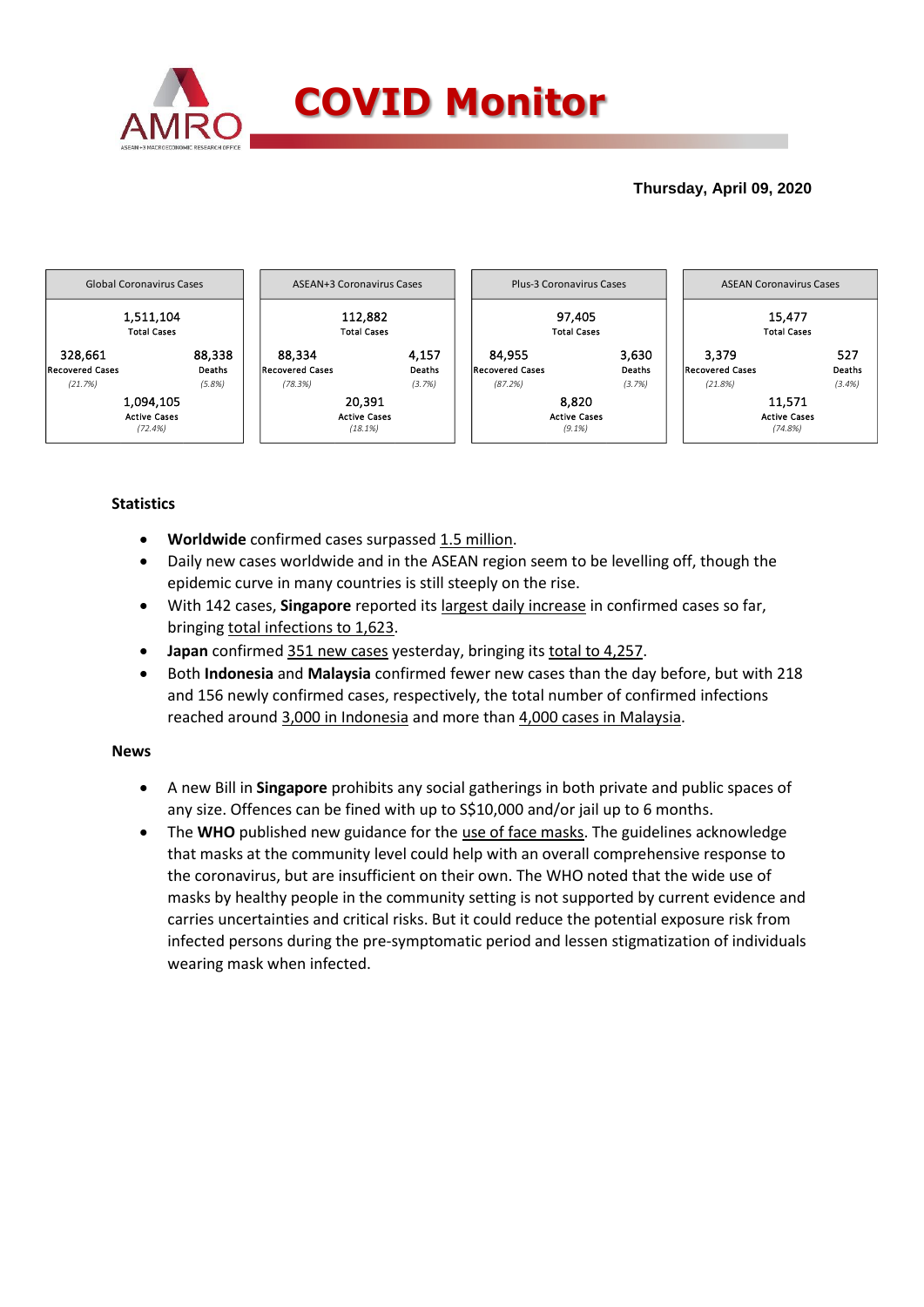

#### Overview of COVID-19 Cases

Data as of 8/4/2020

| <b>Economy</b>    | <b>Total</b><br>Cases | Cases per 1M<br>Population | <b>New</b><br>Cases | ∆New<br>$\text{Case}$ <sup>1</sup> | ∆% New<br>Cases | <b>Total</b><br><b>Deaths</b> | <b>New</b><br>Deaths | <b>Fatality</b><br>Rate (%) | <b>Total</b><br>Recovered | Recovery<br>Rate $(\%)^2$ | <b>Active</b><br>Cases |
|-------------------|-----------------------|----------------------------|---------------------|------------------------------------|-----------------|-------------------------------|----------------------|-----------------------------|---------------------------|---------------------------|------------------------|
| Global            | 1,511,104             |                            | 85,008              | 4,013                              | 6.0             | 88,338                        | 6,473                | 5.8                         | 328,661                   | 21.7                      | 1,094,105              |
| Outside China     | 1,429,300             |                            | 84,943              | 3,980                              | 6.3             | 85,005                        | 6,471                | 5.9                         | 251,368                   | 17.6                      | 1,092,927              |
| ASEAN+3           | 112,882               |                            | 1,232               | 208                                | $1.1\,$         | 4,157                         | 42                   | 3.7                         | 88,334                    | 78.3                      | 20,391                 |
| Plus-3            | 97,405                |                            | 494                 | 142                                | 0.5             | 3,630                         | 11                   | 3.7                         | 84,955                    | 87.2                      | 8,820                  |
| <b>ASEAN</b>      | 15,477                |                            | 738                 | 66                                 | 5.0             | 527                           | 31                   | 3.4                         | 3,379                     | 21.8                      | 11,571                 |
|                   |                       |                            |                     |                                    |                 |                               |                      |                             |                           |                           |                        |
| China             | 81,804                | 58                         | 65                  | 33                                 | $0.1\,$         | 3,333                         | 2                    | 4.1                         | 77,293                    | 94.5                      | 1,178                  |
| Hong Kong, China  | 960                   | 126                        | 25                  | 4                                  | 2.7             | 4                             | 0                    | 0.4                         | 264                       | 27.5                      | 692                    |
| Japan             | 4,257                 | 34                         | 351                 | 99                                 | 9.0             | 93                            | $\mathbf 1$          | 2.2                         | 622                       | 14.6                      | 3,542                  |
| Korea             | 10,384                | 199                        | 53                  | 6                                  | 0.5             | 200                           | 8                    | 1.9                         | 6,776                     | 65.3                      | 3,408                  |
| Indonesia         | 2,956                 | 11                         | 218                 | $-29$                              | 8.0             | 240                           | 19                   | 8.1                         | 222                       | 7.5                       | 2,494                  |
| Malaysia          | 4,119                 | 124                        | 156                 | $-14$                              | 3.9             | 65                            | $\overline{2}$       | 1.6                         | 1,487                     | 36.1                      | 2,567                  |
| Philippines       | 3,870                 | 35                         | 106                 | $\overline{2}$                     | 2.8             | 182                           | 5                    | 4.7                         | 96                        | 2.5                       | 3,592                  |
| Singapore         | 1,623                 | 285                        | 142                 | 36                                 | 9.6             | 6                             | 0                    | 0.4                         | 406                       | 25.0                      | 1,211                  |
| Thailand          | 2,369                 | 35                         | 111                 | 73                                 | 4.9             | 30                            | 3                    | 1.3                         | 888                       | 37.5                      | 1,451                  |
|                   |                       |                            |                     |                                    |                 |                               |                      |                             |                           |                           |                        |
| Brunei Darussalam | 135                   | 299                        | 0                   | 0                                  | 0.0             | $\mathbf{1}$                  | 0                    | 0.7                         | 91                        | 67.4                      | 43                     |
| Cambodia          | 117                   | $\overline{7}$             | 2                   | $\mathbf 1$                        | 1.7             | 0                             | 0                    | 0.0                         | 63                        | 53.8                      | 54                     |
| Lao PDR           | 15                    | $\overline{2}$             | 1                   | $-1$                               | 7.1             | 0                             | 0                    | 0.0                         | 0                         | 0.0                       | 15                     |
| Myanmar           | 22                    | $\pmb{0}$                  | 0                   | 0                                  | 0.0             | 3                             | 2                    | 13.6                        | 0                         | 0.0                       | 19                     |
| Vietnam           | 251                   | $\overline{3}$             | $\overline{2}$      | $-2$                               | 0.8             | 0                             | 0                    | 0.0                         | 126                       | 50.2                      | 125                    |
|                   |                       |                            |                     |                                    |                 |                               |                      |                             |                           |                           |                        |
| France            | 112,950               | 1,738                      | 3,881               | $-7,178$                           | 3.6             | 10,869                        | 541                  | 9.6                         | 21,254                    | 18.8                      | 80,827                 |
| Germany           | 113,296               | 1,365                      | 5,633               | 1,344                              | 5.2             | 2,349                         | 333                  | 2.1                         | 46,300                    | 40.9                      | 64,647                 |
| Italy             | 139,422               | 2,315                      | 3,836               | 797                                | 2.8             | 17,669                        | 542                  | 12.7                        | 26,491                    | 19.0                      | 95,262                 |
| Spain             | 148,220               | 3,163                      | 6,278               | 1,011                              | 4.4             | 14,792                        | 747                  | 10.0                        | 48,021                    | 32.4                      | 85,407                 |
| Switzerland       | 23,280                | 2,692                      | 1,027               | 431                                | 4.6             | 895                           | 74                   | 3.8                         | 9,800                     | 42.1                      | 12,585                 |
| UK                | 60,733                | 903                        | 5,491               | 1,857                              | 9.9             | 7,097                         | 938                  | 11.7                        | 135                       | 0.2                       | 53,501                 |
|                   |                       |                            |                     |                                    |                 |                               |                      |                             |                           |                           |                        |
| Australia         | 6,010                 | 231                        | 115                 | 17                                 | 2.0             | 50                            | 5                    | 0.8                         | 1,080                     | 18.0                      | 4,880                  |
| Brazil            | 16,170                | 76                         | 2,136               | 263                                | 15.2            | 819                           | 133                  | 5.1                         | 127                       | 0.8                       | 15,224                 |
| Canada            | 19,141                | 506                        | 1,269               | $-40$                              | 7.1             | 407                           | 32                   | 2.1                         | 4,154                     | 21.7                      | 14,580                 |
| Iran              | 64,586                | 768                        | 1,997               | $-92$                              | 3.2             | 3,993                         | 121                  | 6.2                         | 29,812                    | 46.2                      | 30,781                 |
| Turkey            | 38,226                | 455                        | 4,117               | 225                                | 12.1            | 812                           | 87                   | 2.1                         | 1,846                     | 4.8                       | 35,568                 |
| lus               | 429,052               | 1,296                      | 32,829              | 3,273                              | 8.3             | 14,695                        | 1,973                | 3.4                         | 23,559                    | 5.5                       | 390,798                |

Source: Haver Analytics, sourced from John Hopkins University; AMRO staff calculations.

Notes: New cases since last business day. Monday's data includes weekend data. Δ% refers to percentage change since last business day. Fatality rate measured as deaths per confirmed infections.

1/ As new data is recorded on business days only, Monday's data includes weekend data. For ease of comparison, ΔNew Cases for Monday's data is based on the 3-day Saturday-Monday average. 2/ Recovery rate is a proxy for the stage of the cycle.